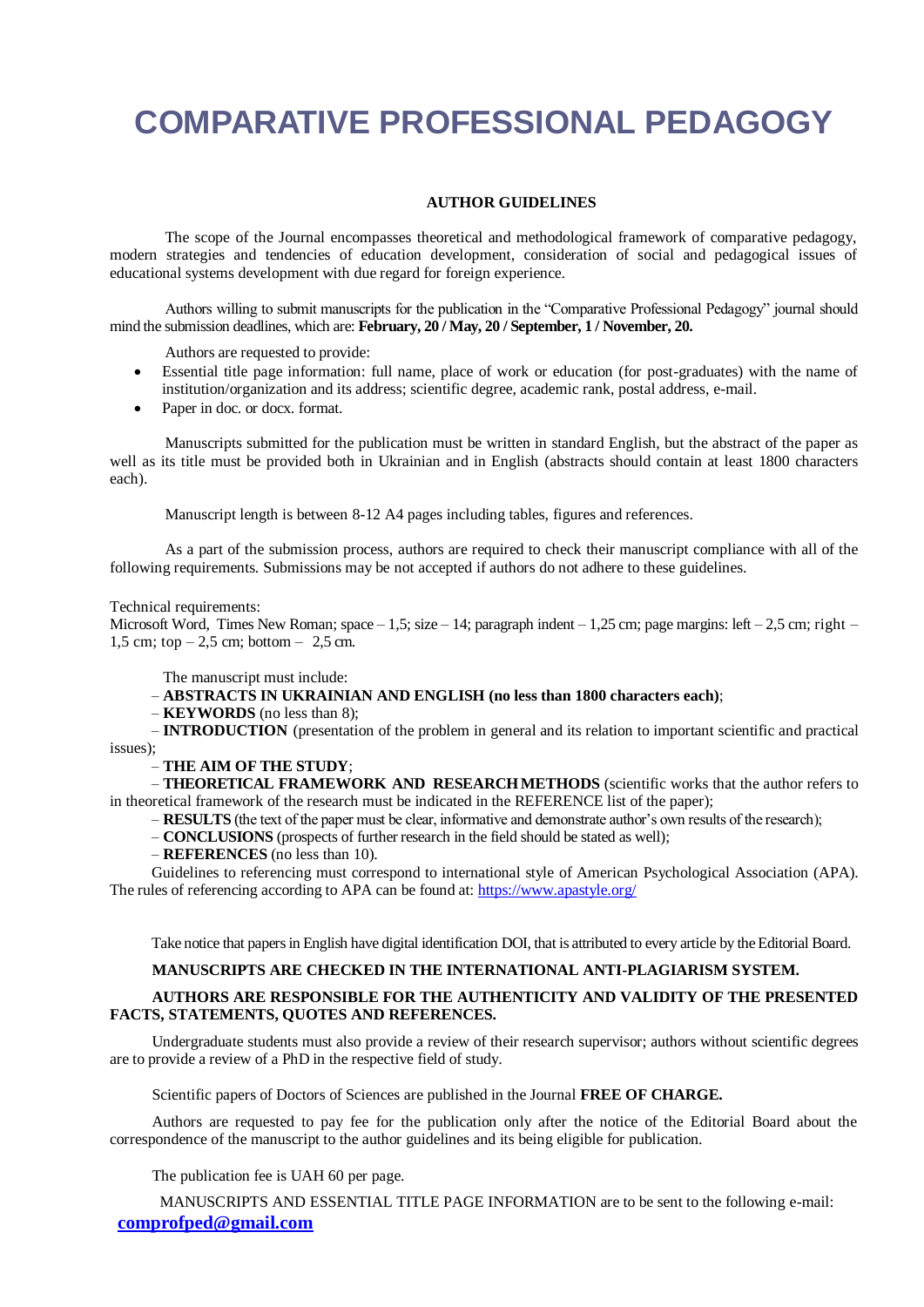#### **Should you need any further information, feel free to contact us:**

Executive secretary: Olesia Sadovets, e-mail: [lesyasadovets@gmail.com](mailto:lesyasadovets@gmail.com); phone: +3 80672883673; Technical secretary: Olha Komochkova, e-mail: [olga1807komochkova@gmail.com](mailto:olga1807komochkova@gmail.com), phone: +380967233360.

# *SAMPLE OF A MANUSCRIPT SUBMITTED TO THE JOURNAL (shortened version)*

DOI: 10.1515/rpp-2017-0004

Doctor оf Pedagogical Sciences, Professor, **OLENA ZHYZHKO** Universidad Autónoma de Zacatecas, México Address: Torre de Posgrados II, Av. Preparatoria, s/n Fracc. Progreso, Zacatecas, Zac., 98000, Mexico E-mail: eanatoli@yahoo.com

# **THE STIMULATION OF STUDENTS' INTEREST IN THE TEACHING BY COMPETENCY-BASED APPROACH: LATIN AMERICAN PERSPECTIVE**

#### **ABSTRACT**

*This article presents the results of scientific-pedagogical research, which consisted in identifying, what are the best strategies of stimulation of students' interest in the teaching by competency-based approach studying the works of Latin American scientists. With support in the pedagogic-comparative study the author has found out that in the Mexican education system the competency-based approach has been implemented since 2009 through the new national educational policies and Reform of Basic Education in which documents it is argued that competence means putting in play knowledge, attitudes, skills and values for achieving purposes in certain contexts and situations. One of the key tasks of the teacher is to lead and keep the attention of his/her students towards certain goals. Motivation to learning represents the socio-emotional or psychosocial variables* (*social identity, attitude to the subject, motivation*), *involved in learning on par with the educational variables* (*teacher, methodology, learning context*); *individual variables*  (*subject learning abilities, aptitudes, needs, personality*); *socio-demographic variables* (*student's age, sex, socioeconomic and socio-cultural level*); *sociopolitical context variables* (*importance in the society of knowledge that provides the subject*)*. The study has showed that the best strategies for stimulation of students' interest in the learning by competency-based approach, following the Latin American scientists, are, among others, modeling, adapting, making the content of the studied discipline "accessible" to the student's needs; developing students' autonomy in learning; promoting conscious learning; establishing dynamic and equitable system of interrelations in the class*; *creating positive psychological environment; raising the illustrative and dynamic teaching*; *ensuring the self-control and selfregulation; using the error as part of the learning process* (*and not as punitive*)*.*

*Keywords***:** *motivation in learning, stimulation of students' interest in the classroom, teaching by competency approach, Latin American education.*

#### **INTRODUCTION**

In the Mexican education system, the competency-based approach has been implemented since 2009 through the new national educational policies and Reform of Basic Education in which documents it is argued that competence means putting in play knowledge, attitudes, skills and values for achieving purposes in certain contexts and situations (Secretaría de Educación Pública, 2011).

# **THE AIM OF THE STUDY**

The aim of this paper is to report the results of comparative scientific-pedagogical research, which consisted in identifying what are the best strategies of stimulation of students' interest in the teaching by competency-based approach studying the works of Latin American scientists.

# **THEORETICAL FRAMEWORK AND RESEARCH METHODS**

It is importantly to note, that to the problem of motivation and the ways of its stimulation close attention pay psychologists and teaching methodologists: B. Ananiev (1969); C. Carnegie (2000); Yu. Galperin (1966); R. Gardner (1985); J. Hamers (1981); A. Leontiev (1977); A. Maslow (1991); P. Pintrich and A. De Groot (1990); L. Vygotskyi (1985), et al.